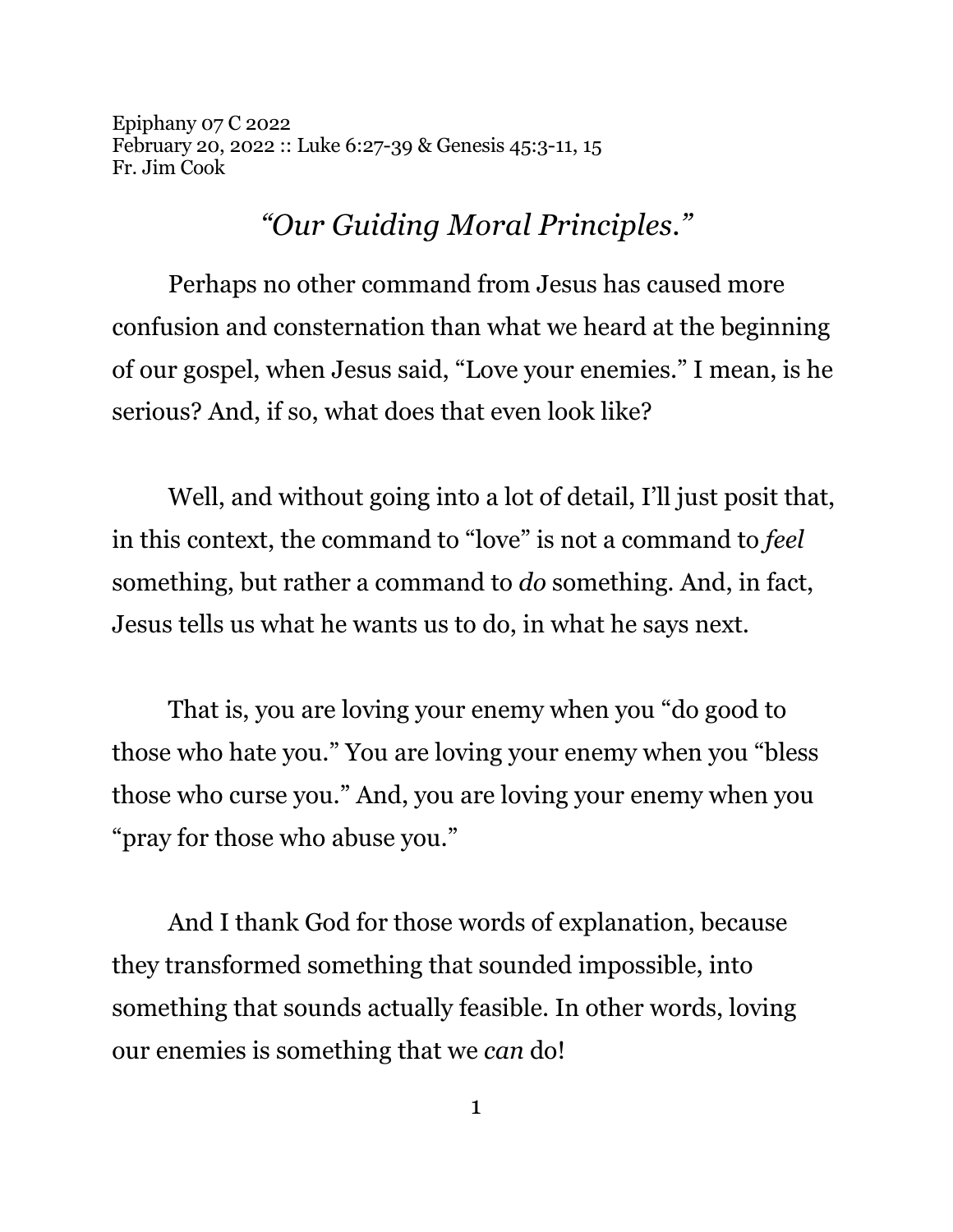And what's more, in this passage, Jesus has revealed two important things about the guiding moral principles for any Christian's behavior.

The first thing, is that a Christian's behavior is marked by the Christian *doing things* that are positive and helpful — as opposed to the Christian *not doing things* that are negative and harmful. There's a difference, and I'll get to that in a moment.

But did you notice the Golden Rule in the middle of our gospel reading? You know, it didn't originate with Jesus. In fact, there have been many religious leaders and philosophers and teachers — a lot of whom came long *before* Jesus — many who have offered up something very similar.

But here's the thing: In almost every one of those other examples, their rule was offered in the negative form, for example: *Don't do* to others what you don't want them to do to you.

But Jesus turns that rule on its head, and offers it in the positive form: "*Do* to others as you would have them do to you."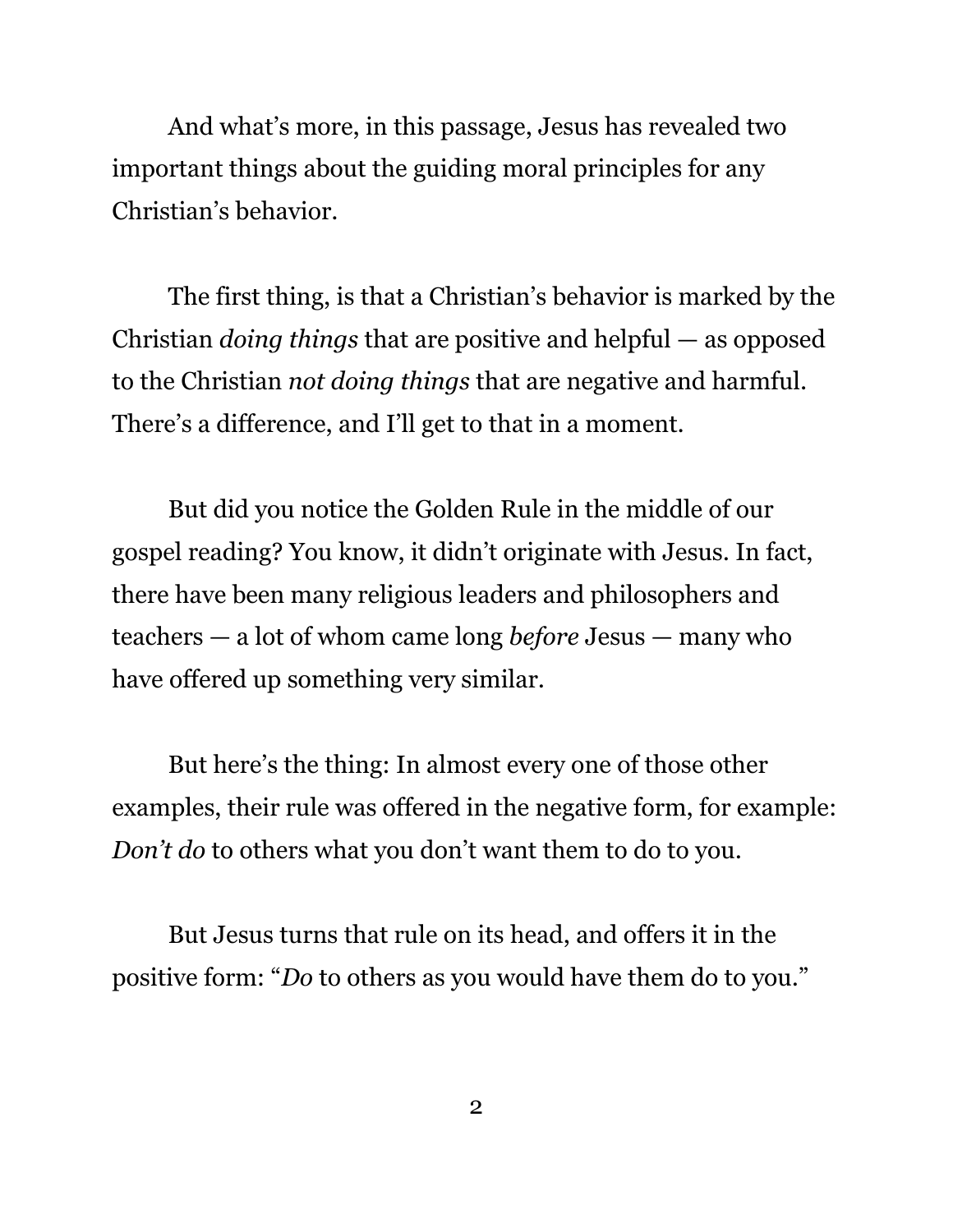And that difference is really important. Because, while it's not especially hard to stop yourself from doing something bad to someone else, it's a whole other thing entirely when you've been told to go out of your way to do something good for someone else. In other words, and for the Christian, *we are to set the example* for the behavior we want to see in others.

And so, that's the first thing that Jesus revealed about the guiding moral principles for any Christian's behavior. The second thing that Jesus revealed, is based on what some scholars call "the extra thing." Let me explain.

In the second paragraph of our gospel reading, Jesus offered up a few examples of some commonsense behavior, things like: Loving those who love us; and doing good to those who do good to us; and lending money to those who we know will pay us back. And while doing such things makes sense, the real question is: As Christians, does doing these sorts of things really set us apart from everyone else? *No!* Because, as Jesus put it in our gospel reading: "For even sinners do the same."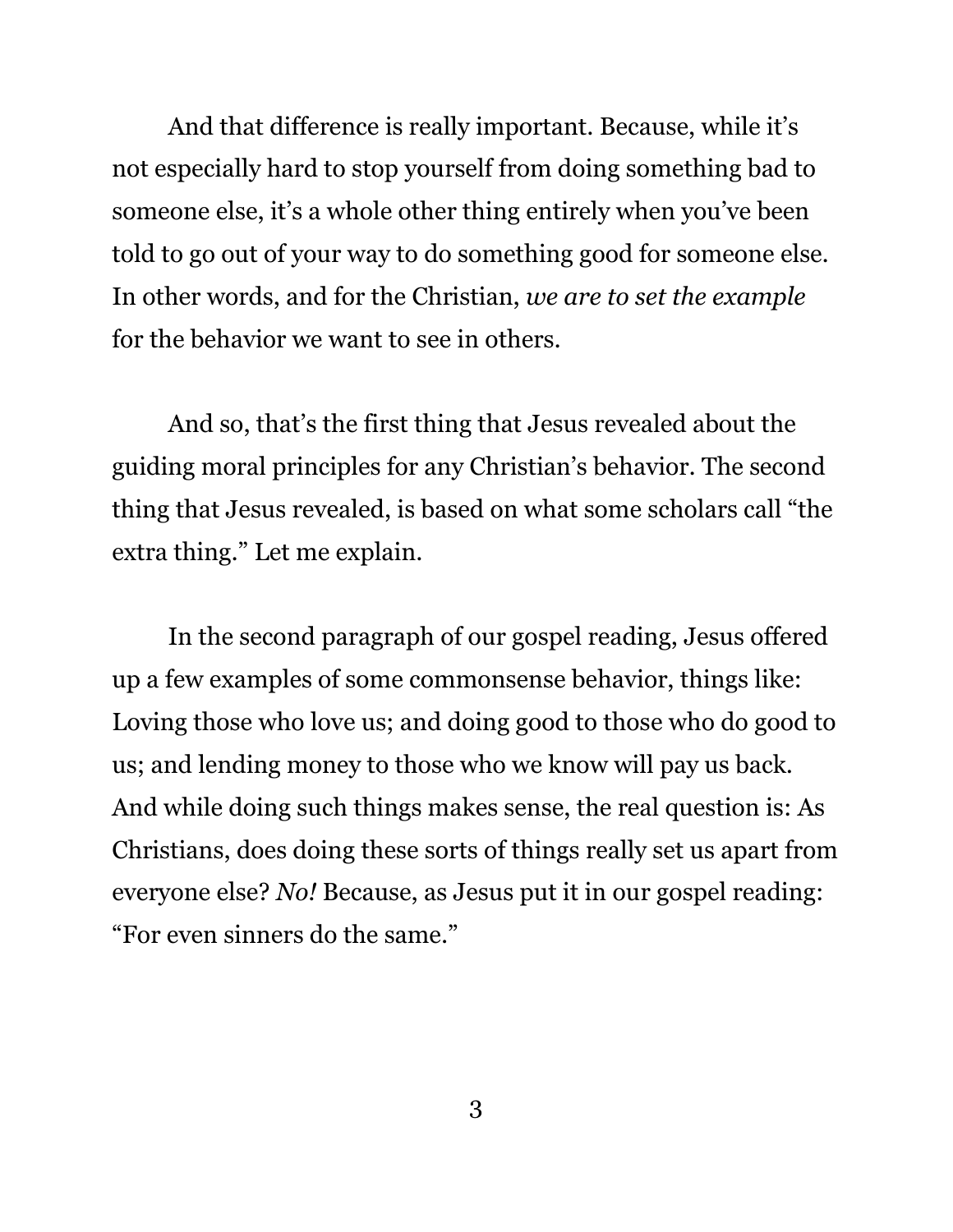No, the hallmark of true Christian behavior, is doing that "extra thing": to love, to do good, and to lend — even to people whom we think don't deserve it — and to do so *expecting nothing in return*. That's the extra thing.

Now, the obvious question to ask, after having heard all this, is the question "Why? Why should we do this? Why should we go to all this extra effort?"

The answer that Jesus offers to us, at the end of that second paragraph, is this: Because that's how we live into the fullness of our humanity — into the fullness of men and women created in the image and likeness of God.

And what is this God of ours like? Luke has Jesus describing God as someone who "is kind to the ungrateful and the wicked." And Matthew's gospel has Jesus describing God as someone who "makes his sun rise on the evil and on the good, and sends rain on the righteous and on the unrighteous" (5:45). In other words, it's in the very fabric of our design  $-$  it's in our DNA, if you will  $-$  to be people who are forgiving, and generous, and kind.

4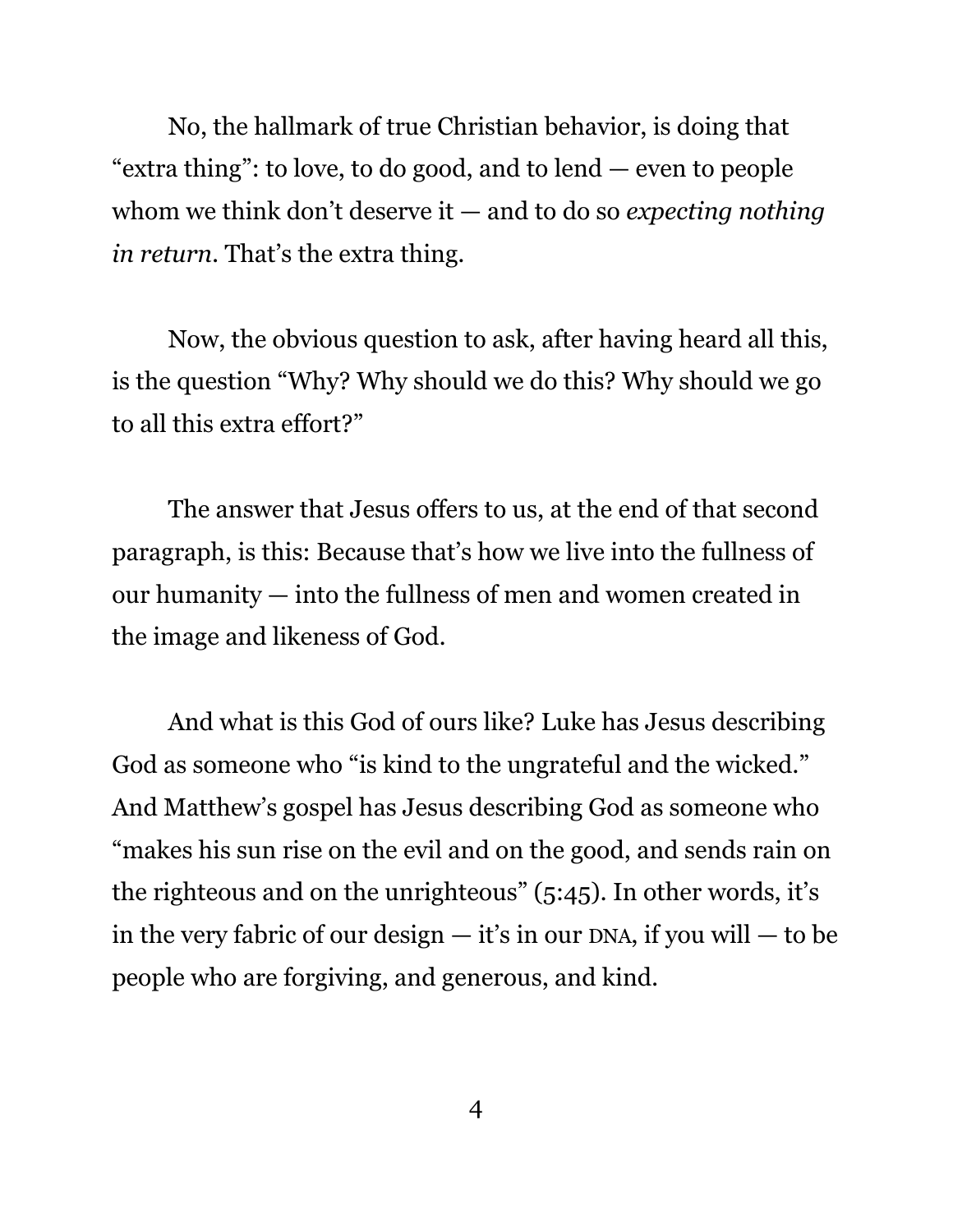And when we can manifest those attitudes and behaviors in our lives — when we live lives marked by forgiveness, generosity, and kindness — that's when our lives becomes what Jesus elsewhere describes as "abundant."

Fortunately, we've been given a really good example of the sort of person that Jesus has been talking about. His name was Joseph, and we heard a snippet from the very end of his story in our reading from Genesis. But I want to give you the "Reader's Digest version" of Joseph's fuller story, to help us really appreciate what's going on in that reading.

Joseph was the youngest of the twelve sons of Jacob. In fact, he was Jacob's favorite, and so he got lots of really neat gifts from his dad. For that reason, and others, Joseph's eleven brothers are really jealous of him. To the point of hating him. And so they devise a plan to get rid of Joseph. One day, they snatch him up and sell him to a caravan of traders, who take Joseph to Egypt, where he is sold to be the slave of a high ranking official in Pharaoh's palace.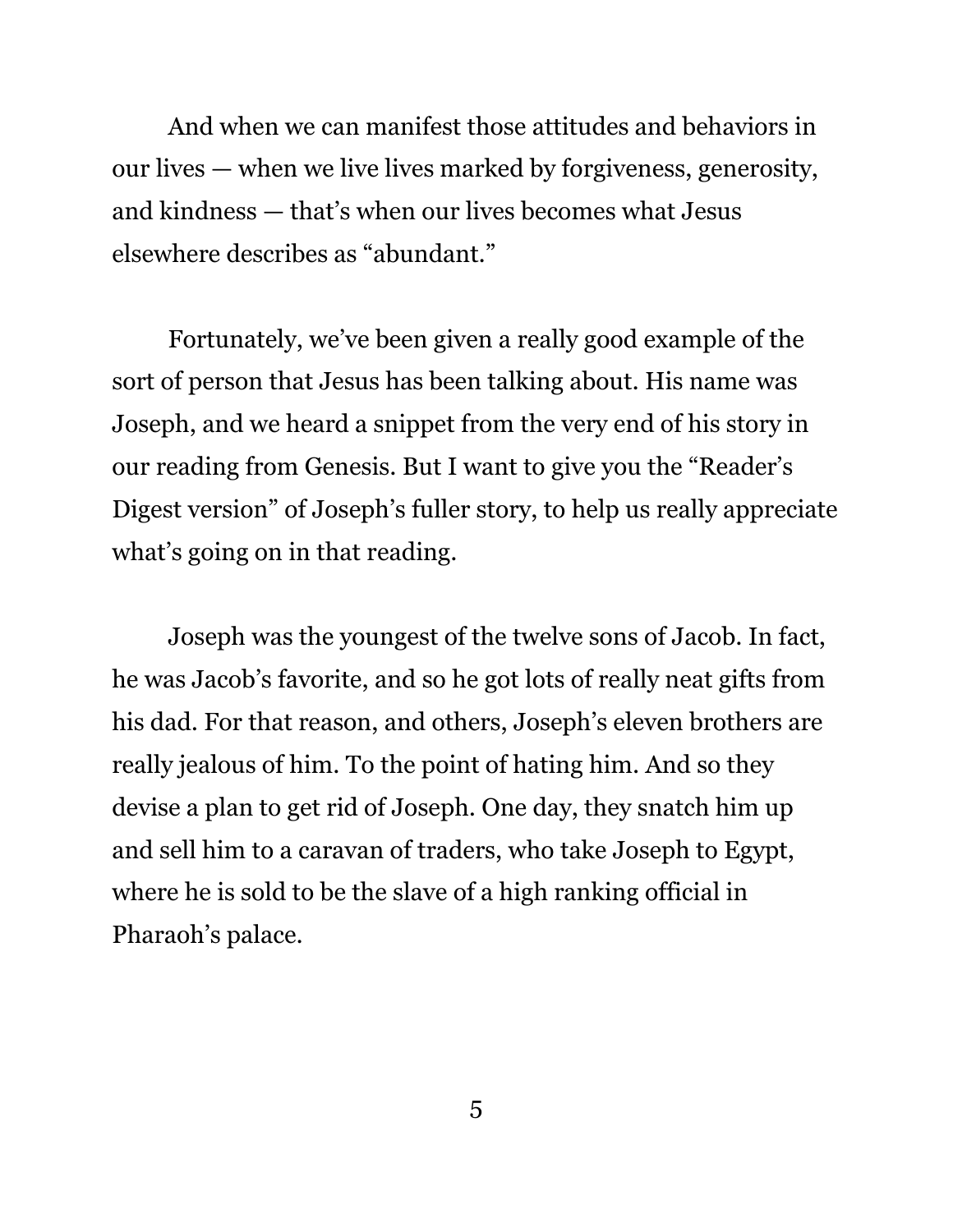But Joseph proves to be smart and adept, and — long story short — he ends up serving as Pharaoh's second-in-command; essentially as the Chief Operating Officer over the nation of Egypt. And Joseph is so good at his job that, when a seven-year-long famine hits that whole region, Egypt is prepared, with plenty of provisions stored up.

But back home in Canaan, however, the rest of Joseph's family is running out of food. So Jacob, Joseph's father, sends his eleven remaining sons to Egypt to purchase some of those provisions. And when the eleven arrive in Egypt, they are confronted by the brother they sold into slavery. And that's where our reading from Genesis picks up. And what did Joseph do and say? Let me remind you of what we heard earlier. Joseph said:

> "I am your brother, Joseph, whom you sold into Egypt. And now do not be distressed, or angry with yourselves, because you sold me here; for God sent me before you to preserve life ... So it was not you who sent me here, but God; he has made me a father to Pharaoh... and ruler over all the land of Egypt.

> > 6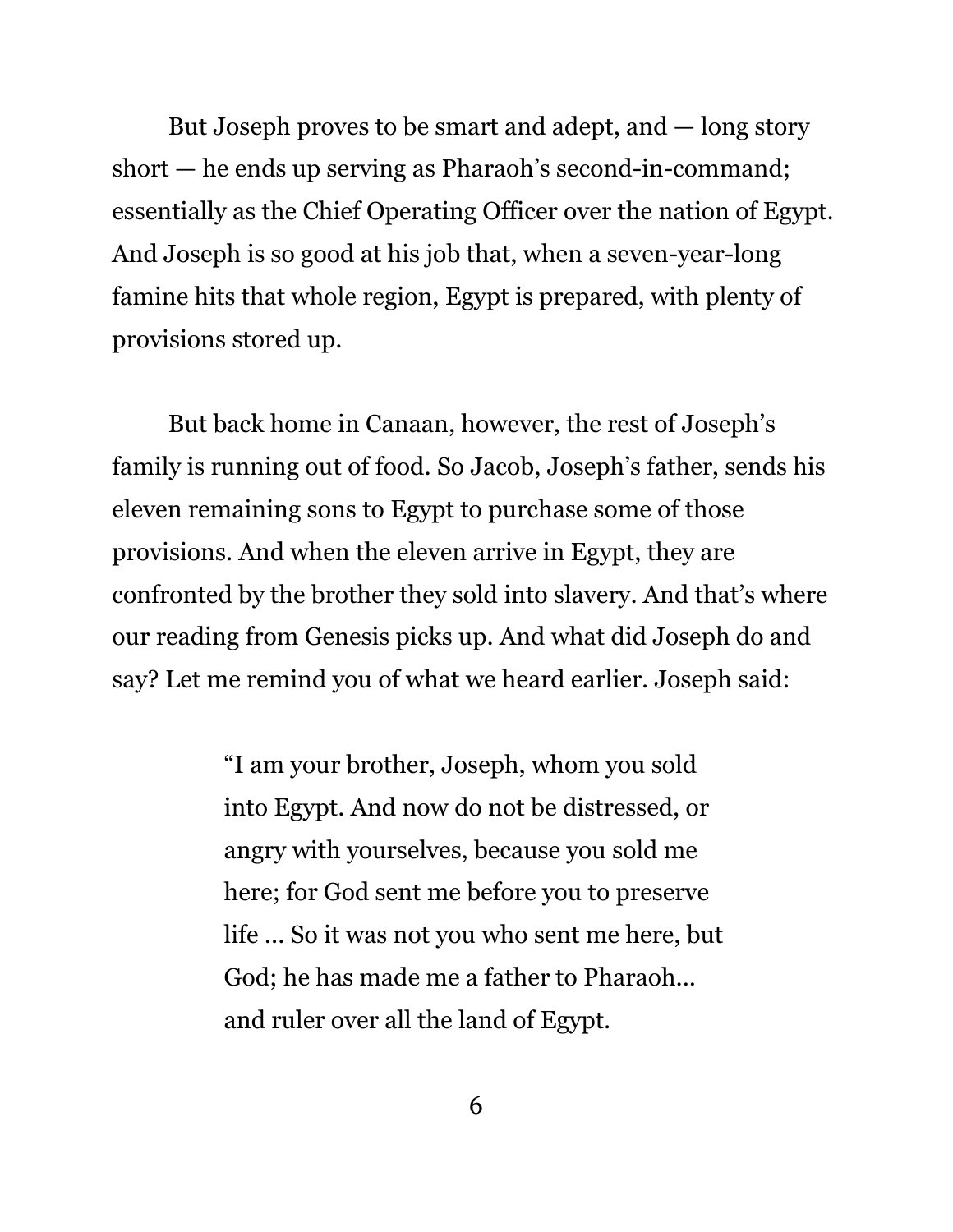"Hurry and go up to my father and say to him, 'Thus says your son Joseph, God has made me lord of all Egypt; come down to me, do not delay. You shall settle in the land of Goshen, and you shall be near me ... [and] I will provide for you there ... so that you and your household, and all that you have, will not come to poverty.'"

That's an amazing story! However, and admittedly, many years have passed between the brothers' original betrayal of Joseph in Canaan, and their reunion in Egypt. So, everyone has had a lot of time to think about what transpired. And with the passage of that time, the brother's feelings of anger and jealousy have been transformed into repentance and regret. And Joseph's feelings of anger and betrayal have been transformed into forgiveness and generosity.

It's really a great story. But that brings me to a couple of final thoughts.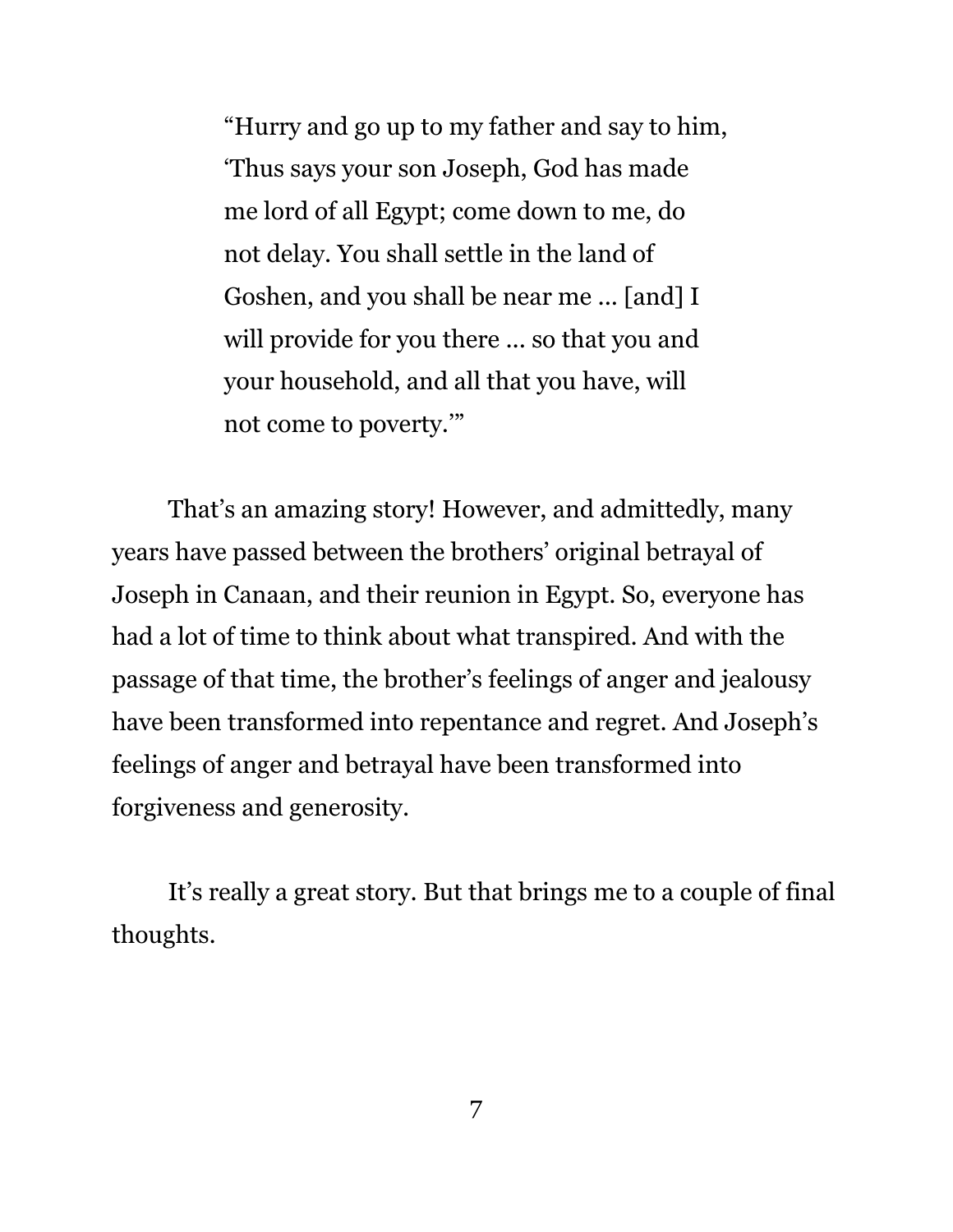First, if I try to imagine that I'm Joseph, and that I went through what he went through, I have a hard time believing that there is enough time on earth *even for God* to transform my feelings of anger and betrayal into forgiveness and generosity. I just don't know if I'm up to the task. And maybe you feel the same way. But the point of the story in Genesis, and the point of Jesus' words in Luke, is that *we at least have to try*.

And why is that? Because the story in Genesis, and the words of Jesus in Luke, are describing for us *the way that God behaves*! They are describing the way that God responds to our actions. They are describing how a part of God's Rule of Life is something that St. Paul described in his letter to the Ephesians:

> "Be angry but do not sin; do not let the sun go down on your anger" (4:26).

And as the people of God, we've got to put forth at least *some* effort in trying to behave like God.

I'm pretty sure I've shared part of this story with y'all, but I'll recap it for you very briefly. The parish I served in Kansas had five